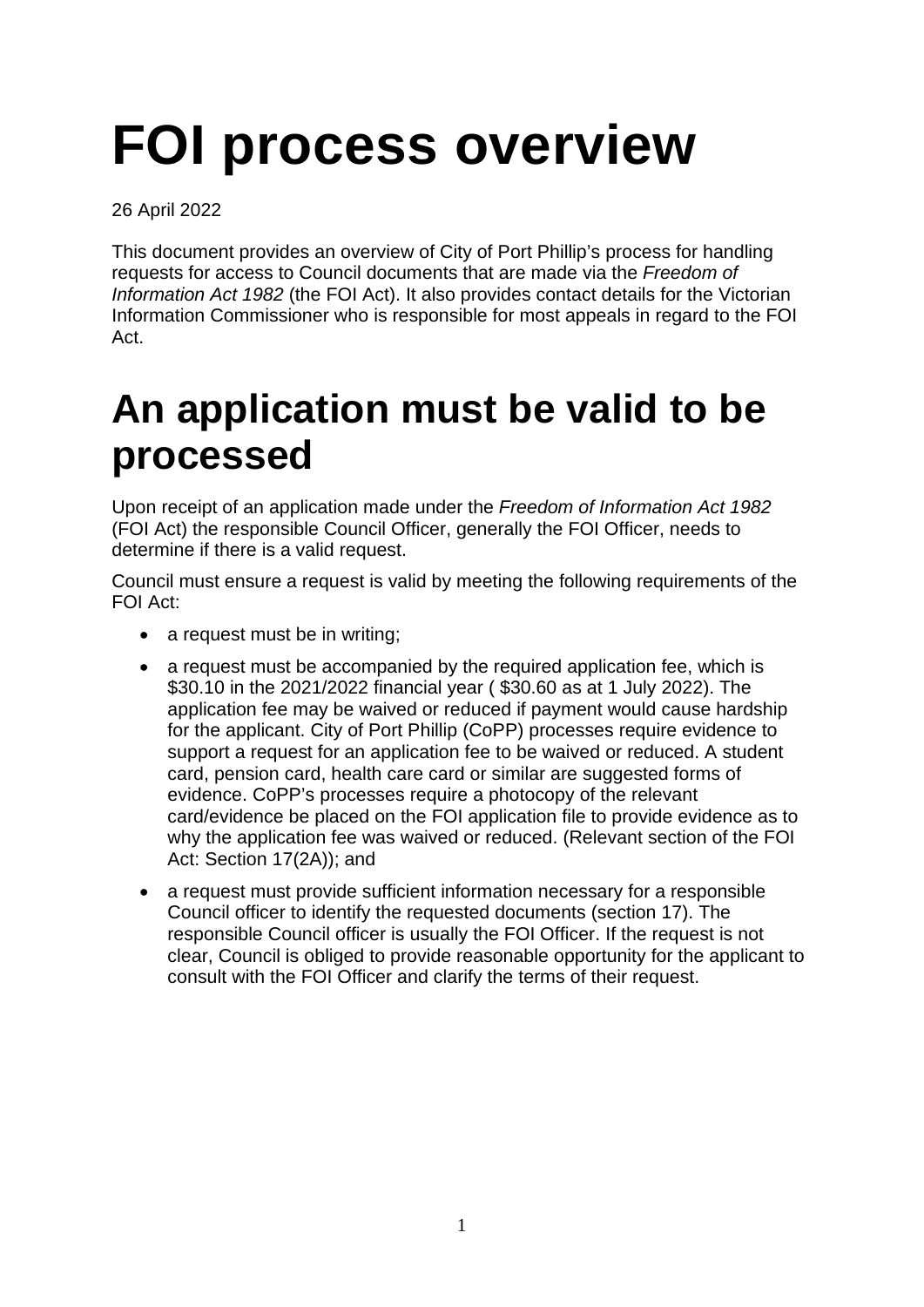# **Confirming the request is valid, timeframes and access charges**

#### **Confirmation of a valid request**

Once a request satisfies section 17, Council will confirm with the applicant that the request is valid and is able to be processed.

#### **Timeframes for processing**

Timeframes for making a decision under the FOI Act have changed with the commencement of the *Freedom of Information Amendment (Office of the Victorian Information Commissioner) Act 2017,* (the Amendment Act) on 1 September 2017.

The Amendment Act allows for different decision-making timeframes dependent on the situation.

Council must take all reasonable steps to notify a FOI applicant of a decision as soon as possible but not later than 30 days from the date the request is deemed to be valid.

However, if consultation with third parties is required under sections 29, 29A, 31, 31A, 33, 34 and/or 35 of the FOI Act, Council is entitled to a further period of no more than 15 days in which to make a decision on access to documents.

An FOI applicant can agree to allow Council up to 60 days from the date an application became valid to provide a decision on access.

As long as this initial 60 day period has not expired, and any subsequently agreed upon periods have not expired, the applicant can agree to allow Council further periods of time to provide a decision on access.

Council is required to notify the applicant in writing of any extension, or further extension, of the timeframe for making a decision.

If a decision on access is not made within the appropriate timeframe, the applicant has the right to appeal rights to the Victorian Civil and Administrative Tribunal.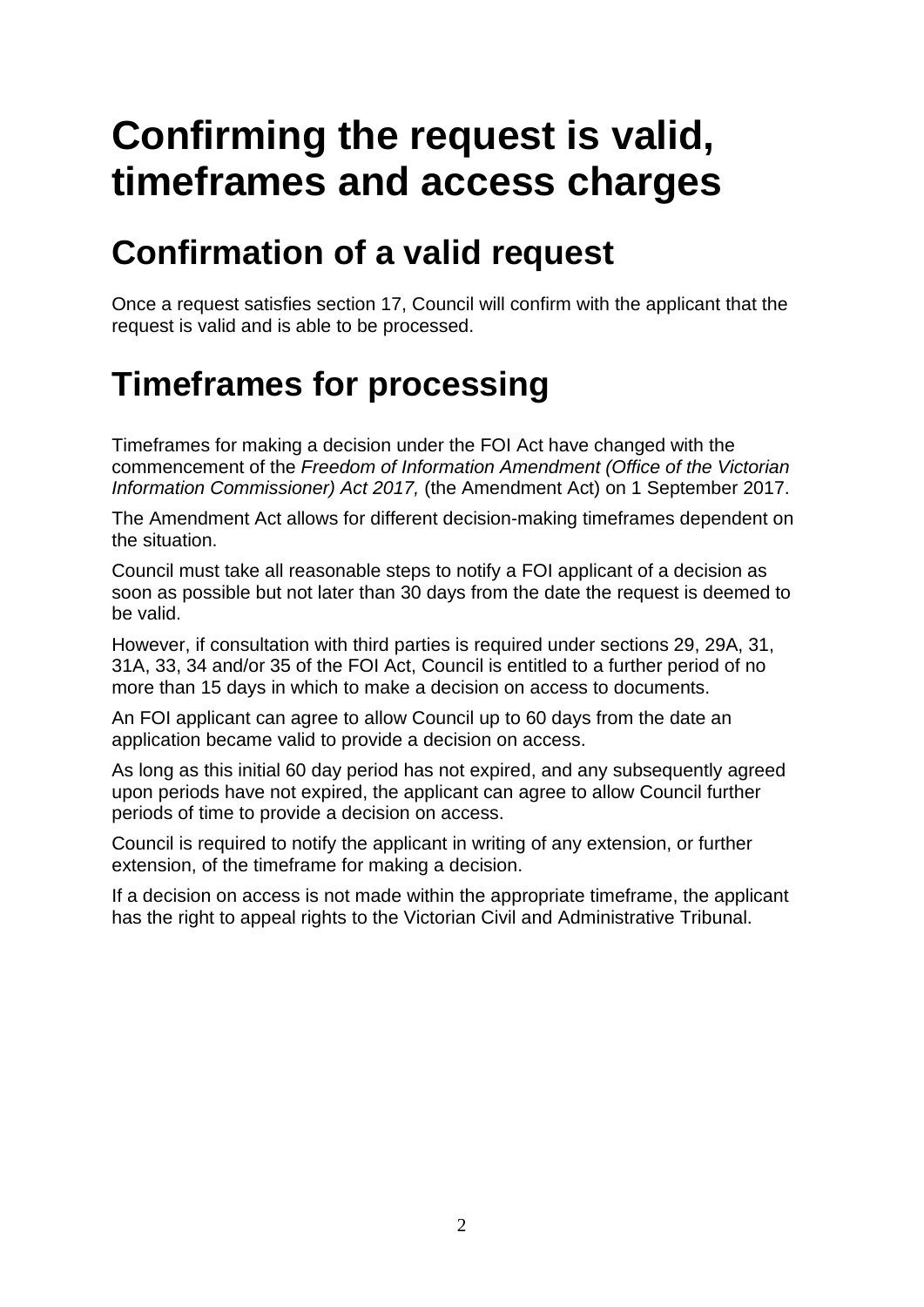#### **Access charges**

Before and/or during the search for documents, Council is required to estimate access charges payable under section 22 of the FOI Act and the *Freedom of Information (Access Charges) Regulations 2014*.

A summary of the charges is as follows:

Search Fees - \$22.50 per hour (\$22.90 as at 1 July 2022) to be calculated per hour or part of an hour.

Copying Fees - 20 cents per black and white A4 size page \$1.00 per colour A4 size page.

Other Charges - Reasonable costs incurred by the agency.

Access charges are in addition to the application fee.

If it is estimated that the access charges may exceed the sum of \$50, a deposit payment will be required. The FOI Act requires Council to seek the applicable deposit of the total estimated costs from the applicant prior to processing a request. If a deposit is paid, Council has a fresh 30 days from receipt of payment to make its decision on the request for access.

## **Processing a request**

Relevant Council staff must conduct a thorough and diligent search to locate all documents that are relevant to a request.

However, if the work involved in processing the request would substantially and unreasonably divert Council's resources, Council may refuse to process the request without conducting a thorough and diligent search for documents. Council may also refuse to process a request if it is clear from the nature of the request that no information could be released to the applicant under the FOI Act.

If this situation arises, Council will provide the applicant with written notice of its intention to refuse to process the request as soon as is practicable. The applicant will be provided with a reasonable opportunity to consult to make the request in a form that can be processed. Council will, as far as is reasonably practicable, provide an applicant with information to assist the applicant to rephrase the request so that it can be processed.

All documents located must be assessed for relevance to the terms of the request. That is, the FOI Officer will consider whether or not the documents satisfy the terms of the request.

Once all of the relevant documents are located, the FOI Officer determines if any documents or parts of documents are exempt from release under the FOI Act (there are numerous exemptions set out in the FOI Act).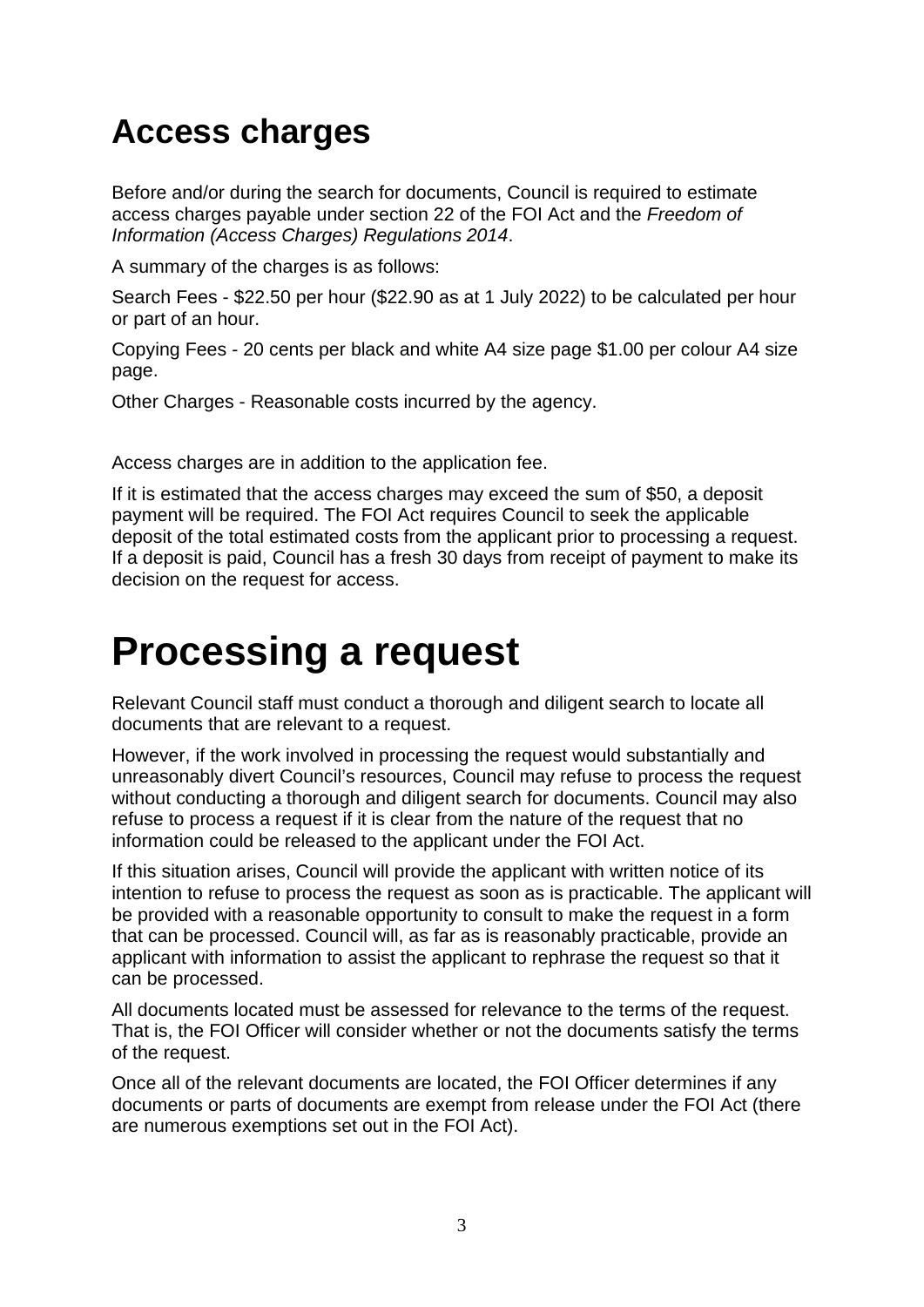#### **Third party consultation**

Assessment also includes determining if any documents require third party consultation prior to a decision being made on release.

The amendments to the FOI Act, effective 1 September 2017, require consultation in regard to the applicability of sections 29, 29A, 31, 31A, 33, 34 and 35. If the discovered documents contain information that may require exemption under one of the above sections, where practicable, the FOI Officer will consult with the relevant parties before making a decision on access.

For reference, the sections that relating to consultation under the amended Act are:

- 29 Documents containing matter communicated by any other State,
- 29A Documents affecting national security, defence or international relations,
- 31 Law enforcement documents.
- 31A Documents relating to the Independent Broad-based Anti-corruption Commission (IBAC),
- 33 Documents affecting personal privacy,
- 34 Documents relating to business, commercial or financial information, trade secrets etc., and
- 35 Documents containing material obtained in confidence.

The FOI Officer aims to balance providing the third party with sufficient time to provide a considered response in regard to the possible release of information with providing the FOI Applicant with a decision as soon as is practicable. Generally, the FOI Officer allows the third party a week for the consultation process.

Following consultation, the FOI Officer considers the third party's feedback and makes an independent decision on the release of the relevant material in accordance with the FOI Act.

Where consultation reveals that a third party objects to a release of information, but the FOI Officer determines that the information should be released despite the objection, the third party is advised by the FOI Officer of their appeal rights against the FOI Officer's decision.

The subject information cannot be released to the FOI Applicant until the appeal process is complete. In such a circumstance, the FOI Officer advises the third party and the FOI Applicant of the appeal process and the relevant timeframes for that process. The third party has 60 days from the date of this notification to seek a review of the decision from the Victorian Civil and Administrative Tribunal (VCAT).